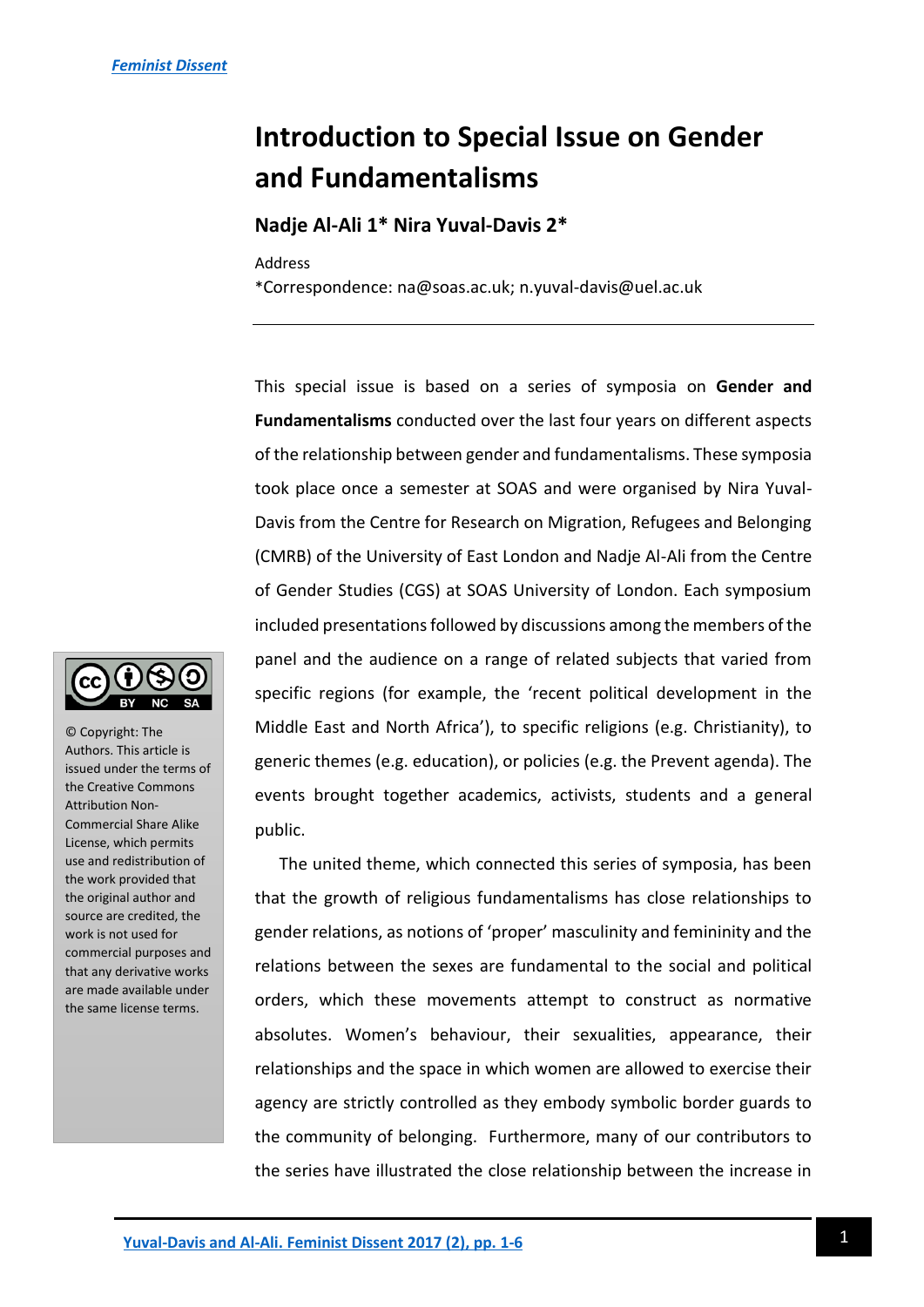fundamentalist movements and the militarization of societies, which in turn often contributes to the privileging of certain forms of militarised masculinities. These hegemonic norms of militarised masculinities tend to be linked to political authoritarianism, the normalization of violence and an increase in gender-based violence.

Religious fundamentalisms are primarily contemporary authoritarian and absolutist political movements which use the latest technology (especially in the fields of communication) as well other forms of access to governmental powers to establish and naturalize their version of 'the truth' as a way to taking control of particular religious, ethnic and national communities as well as society as a whole. There are several explanations to the rise of fundamentalist movements, some specific to particular locations and cultures and some more generic, relating to the failure of post- colonial socialist and nationalist movements in the context of the rise of the neo-liberal global social and political order. As such they are closely related to other, of more secular nature extreme right authoritarian absolutist political movements which are using nostalgic naturalizing discourses of lost national, racial and cultural glory (and dominating superiority). They have arisen both in the South (and among racialized minorities of the South in the North) as well as in the North, affected by 'structural adjustment' policies, post-cold war liberalisation of the ex-Soviet bloc as well as the growing crises of governability and governmentality in the USA and Europe.

Many of the characteristics linked to religious fundamentalism can also be extended to secular right wing and fascist movements, such as the construction of the absolute 'truth' and the rise of populism, frequently through the use of what we have recently coined 'alternative facts'. We have seen this most lately in the right wing and fascist anti-immigration and anti-refugee movements in Europe. However, the ability to evoke 'God', holy scriptures and doctrinally justified norms and practises, largely used in an extremely selective manner, has had a particularly profound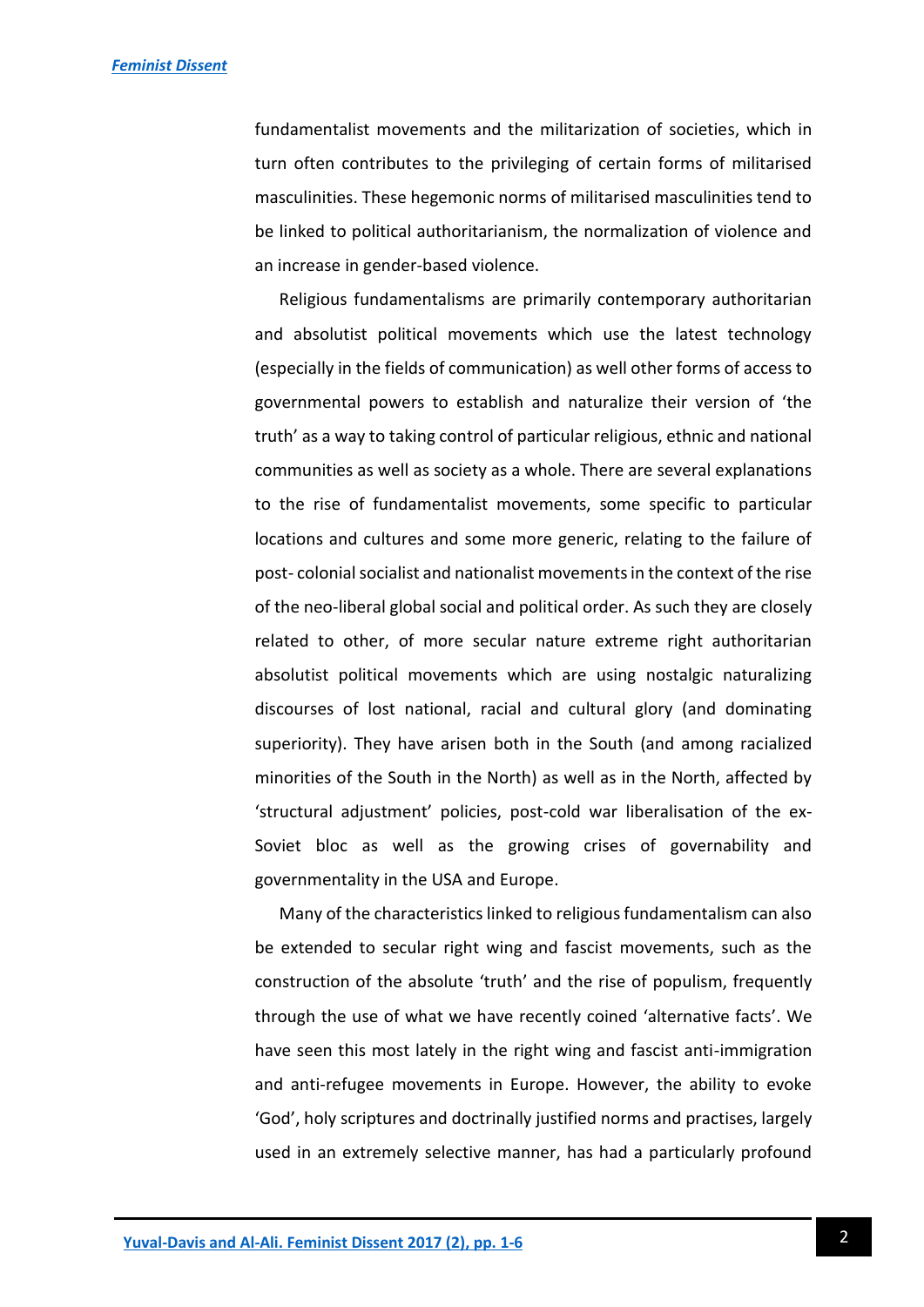and frequently devastating effect on communities, especially in terms of the shift towards extremely conservative gender norms and relations including heteronormativity and an increase in homophobia. Here it is not only women's bodies and sexuality that are subject to extreme control and policing but also men's bodies and sexualities. Those men who do not fit with hegemonic norms of masculinity and heteronormativity also become extremely vulnerable targets of religious fundamentalist movements.

Paradoxically women often find not only comfort and solace in religion and spirituality but also what Saba Mahmood has called 'the politics of piety' gives some of them a sense of empowerment as well as agency to resist presumed patriarchal ethical superiority. Some women also occupy powerful (but except very rarely) subservient public positions by policing other women to maintain the fundamentalist social order. Some feminists have confused this sense of agency and empowerment with women's liberation in a way that is severely damaging feminist and other defenders of women's rights by relativizing notions of 'culture and tradition'. It is for this reason that Lama Abu Laden has written a review essay on Mahmood's book, in a longer format than our other book reviews. It is also why the first major article in this issue, 'Why Fundamentalism', by Stephen Cowen and Gita Sahgal, is also engaged in a systematic critique of such post-feminist positions as Mahmood's. The authors also provide us with a broader historical and cross-cultural understanding of the development and characteristics of religious fundamentalisms. Their proposed definition centres on the construction of a neo-patriarchal political order as a key objective of religious fundamentalist movements in different religious, historical and cultural contexts.

Our second main article in this special issue looks specifically at the rise of *Hindutva*, that is the majoritarian political ideology based on the presumed superiority of Hinduism. Rashmi Varma analyses the rising force of Hindu fundamentalism and supremacism linked to Narendra Modi's ascension to power in India in '(Un)Modifying India: Nationalism, Sexual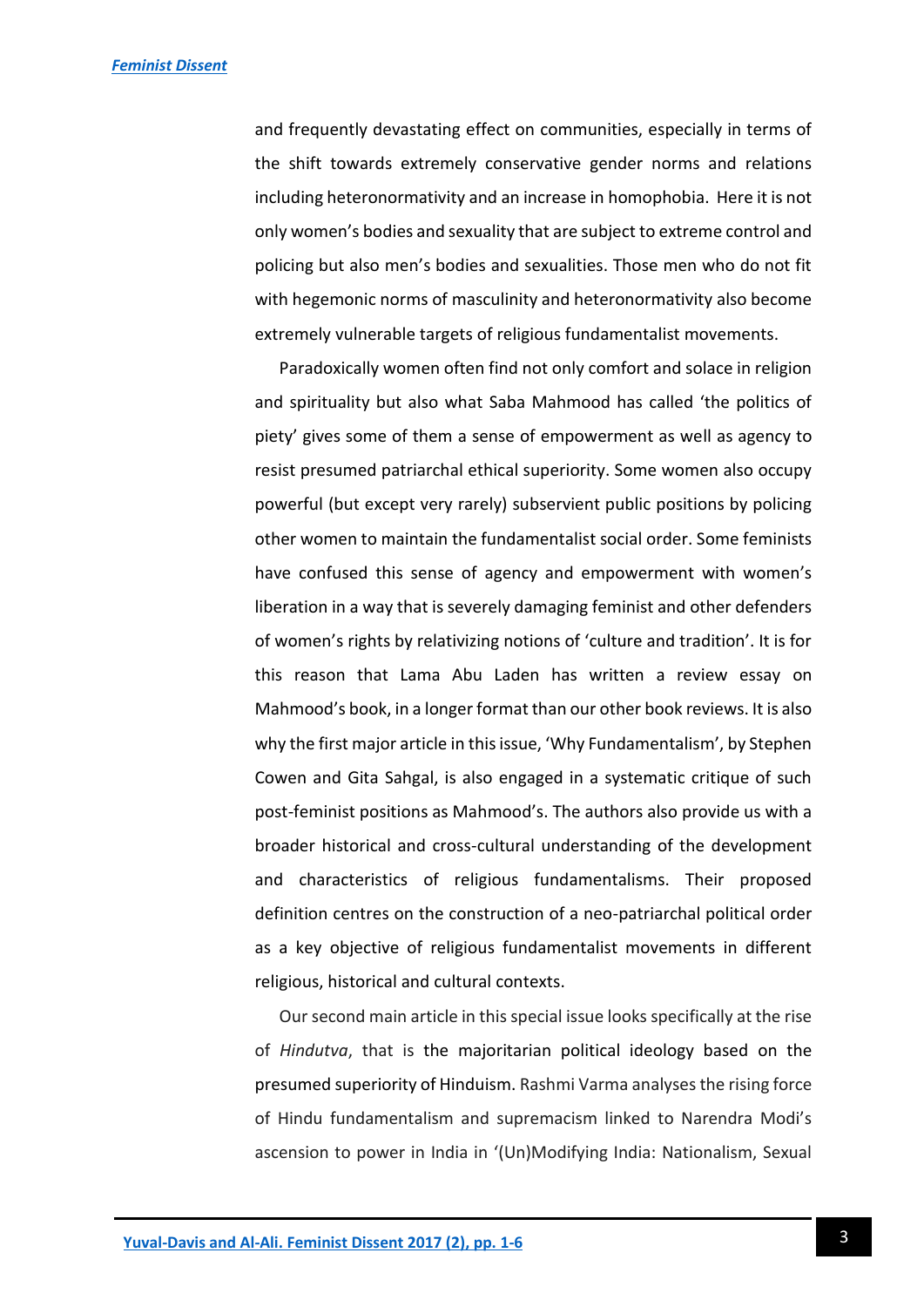Violence and the Politics of Hindutva'. She shows that sexual violence has played an important role in rejuvenating a masculinist state and society. The rise of another masculinist and authoritarian state also provides the backdrop against Mariz Tadros' discussion of the Muslim Sisters (the movement of Islamist women linked to the Muslim Brotherhood) in Egypt. Tadros examines the agency and ideology of the Muslim Sisters in the context of the reconfiguration of power dynamics generated by the Egyptian revolution of 2011. Finally, the fourth major article in this special issue refocuses our attention to Christian fundamentalist movements within the UK. Based on long-term fieldwork, Sukhwant Dhaliwal critically explores two major streams of Christian fundamentalism in the UK: the Christian Peoples' Alliance and the Conservative Christian Fellowship. The intersectional approach of the critique explores issues around class, ethnicity, racism and women's reproductive rights.

In our 'Voices of Dissent' section, Rahila Gupta provides a nuanced and thought-provoking discussion of the government's Prevent agenda to stop religious radicalisation. While extremely critical of the counterproductive Prevent strategy developed by the increasingly authoritarian government, Gupta bemoans the lack of spaces for secular feminist voices who are critical of Prevent but are also weary of the increase of religious fundamentalism within communities in the UK. Isabel Marler, in ''Feminist futures are the seeds we plant today': Challenging Fundamentalisms at the 13th AWID International Forum' provides an insightful account of the debates and tensions at the recent AWID forum in Bahia, Brazil (8-11 September 2016). She explores the impact of religious fundamentalism in Brazil as part of a wider global trend of 'rising sectarianism, identitarian religious politics, and ethno-nationalist movements, political polarisation, and the rise of 'post-truth' populist politics'. In this section, we are also sharing AWID's 'Seven Pointers for Development Actors Navigating Religious Fundamentalisms and Women's Rights'.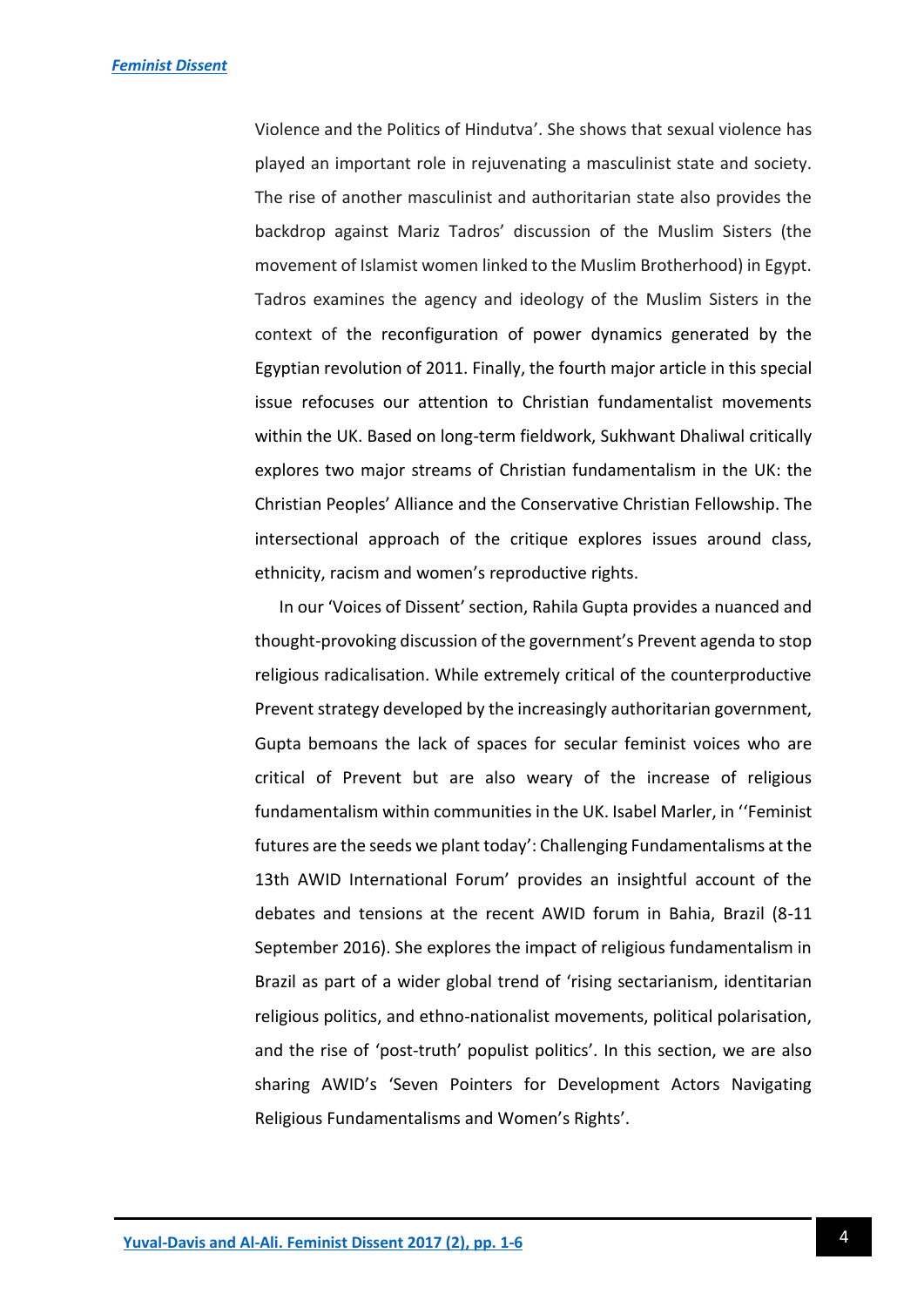The issue of abortion and women's right to choose is crucial in struggles of feminists against Christian feminsims. We are including therefore two short articles on women's struggles on this issue in Poland by Paulina Wawrzynczyk as well as on Northern Ireland by Pam Lowe. Interwoven among the articles in the issue are a performance stanza by Gail Simon, 'Indigenous and Other Ways', which problematises and subverts dominant discourses so vital in feminist anti-fundamentalist discourses. We also have two previously unpublished poems by the Indian feminist and anticaste writer and activist Meena Kandasamy. Both poems evoke the despair and anger, but also resistance, against the rise of Hindu fundamentalism and its attendant oppression of women and dalits in India today.

**Nadje Al-Ali** is Professor of Gender Studies at the Centre for Gender Studies, SOAS, University of London, where she is also head of the Doctoral School. She has published widely on women and gender in the Middle East as well as transnational migration and diaspora mobilization. Her publications include *What kind of Liberation? Women and the Occupation of Iraq* (2009, University of California Press, co-authored with Nicola Pratt); *Women and War in the Middle East: Transnational Perspectives* (Zed Books, 2009, co-edited with Nicola Pratt); *Iraqi Women: Untold Stories from 1948 to the Present* (2007, Zed Books) and *Secularism, Gender and the State in the Middle East* (Cambridge University Press 2000). Her most recent book (co-edited with Deborah al-Najjar) entitled *We are Iraqis: Aesthetics & Politics in a Time of War* (Syracuse University Press) won the 2014 Arab-American book prize for non-fiction. Currently, she is working on a research project about the Turkish-Kurdish conflict. Professor Al-Ali is a member of the *Feminist Review* Collective and on the advisory board of *Kohl: A Journal f Body and Gender Research*, based in Beirut.

**Nira Yuval-Davis** is a diasporic Israeli Jew, the Director of the Research Centre on Migration, Refugees and Belonging (CMRB) at the University of East London. She has been the President of the Research Committee 05 (on Racism, Nationalism and Ethnic Relations) of the International Sociological